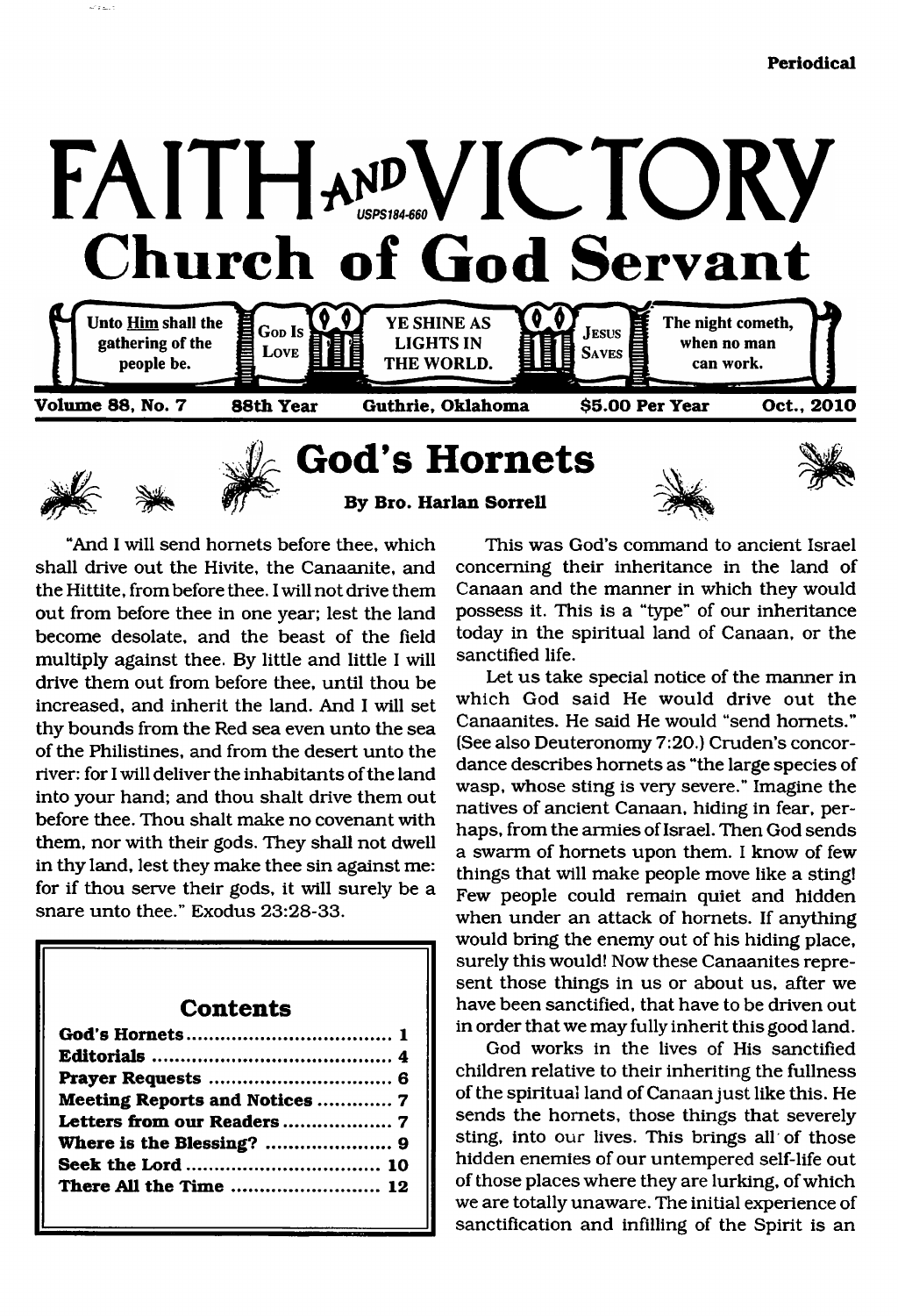instantaneous work. It cleanses our carnal nature and thoroughly purges our hearts. The Holy Spirit then comes in to abide and work in us. But He does not instantaneously temper either the natural or acquired traits of our humanity. The tempering of our humanity is a progressive work; a continual and ongoing process as long as we remain "in the body." We sing the song which says, "More like Christ, my heart is praying, More like Christ from day to day. All His graces rich displaying, While I tread my pilgrim way." If we truly mean what we sing, then we are inviting the Holy Spirit to do a tempering work upon our humanity. Somepeople realize. They go far beyond our understanding and comprehension in many ways, and in many areas of our lives. Therefore, the plan of salvation through "sanctification of the Spirit" (II Thessalonians 2:13-14} includes, not only the purification of our hearts from a depraved nature, but also a healing process for our humanity. This process can only be performed by our continual yielding to the Holy Spirit's dealings with us regarding ourselves making adjustments in those areas He illuminates where adjustments need to be made, destroying and doing away with those things in us, or about us, which need to be destroyed and

times this will involve some **painful** experiences. We are told in the Scriptures that Jesus, the

*Qod said that Ode would not drive out the Canaanites in "one year, " but little by little Ode would "drive them out from before thee.... "*

done away with. He com es to live within us, gives us a perfect heart, and then He

Captain of our salvation, was made perfect through sufferings and that, though He were a Son, yet learned He obedience through the things that He suffered. (See Hebrews 2:10; 5:8.) Then Peter tells us in I Peter 4:1, "Forasmuch then as Christ hath suffered for us in the flesh, arm yourselves likewise with the same mind:..." We are called into the fellowship of Christ's sufferings and self-denial, that we also might be perfected.

One of the most important things for a newly sanctified soul to understand is this—even though it is now perfectly cleansed, so far as the heart and affections are concerned, there are still a lot of things regarding the natural human traits, thought patterns, personality, temperament and just the human make-up in general, which will need a lot of adjustment via the tempering work of the Holy Spirit. These things are not necessarily relative to sin, but can be very deep-rooted into the self-life, many times even beyond the point of our own awareness. These things are sometimes inherited or acquired through family backgrounds or personal experiences, etc. They are just a part of us as humans. Yet, they need adjustments in order for us to be truly molded into Christ's image in all things. The effects of the fall passed down to us from Adam are far more intricate than many

goes to work to perfect those things concerning us. (see Psalm 138:8; also *Evening Light Songs* number 195, verse 2.) Sanctification is an experience of the heart and soul which fully opens the door to the Holy Spirit, giving Him full access and right of way to begin this lifetime process. But it is an experience that is contingent upon us keeping ourselves as fully yielded as we were the moment we received it.

God said that He would not drive out the Canaanites in "one year," but little by little He would "drive them out from before thee, until thou be increased, and inherit the land." This reveals the progressive phase of the Holy Spirit's work in the sanctified life. We do not possess the fullness of all that sanctification provides the day we get sanctified. It then becomes ours for the taking, yes, but we must go forward in cooperation with our Guide, the Holy Spirit, in the great quest of "taking the land." This does not mean that we become more and more sanctified as we go along, but it means our experience in God becomes deeper, broader, richer and more fruitful. We possess more of this good land that is ours in the Holy Spirit, whom God has given us, as we learn to identify self, how to deny it and let the Spirit take control of those areas of our humanity where self reigned.

In verses 32-33 of Exodus 23, we find that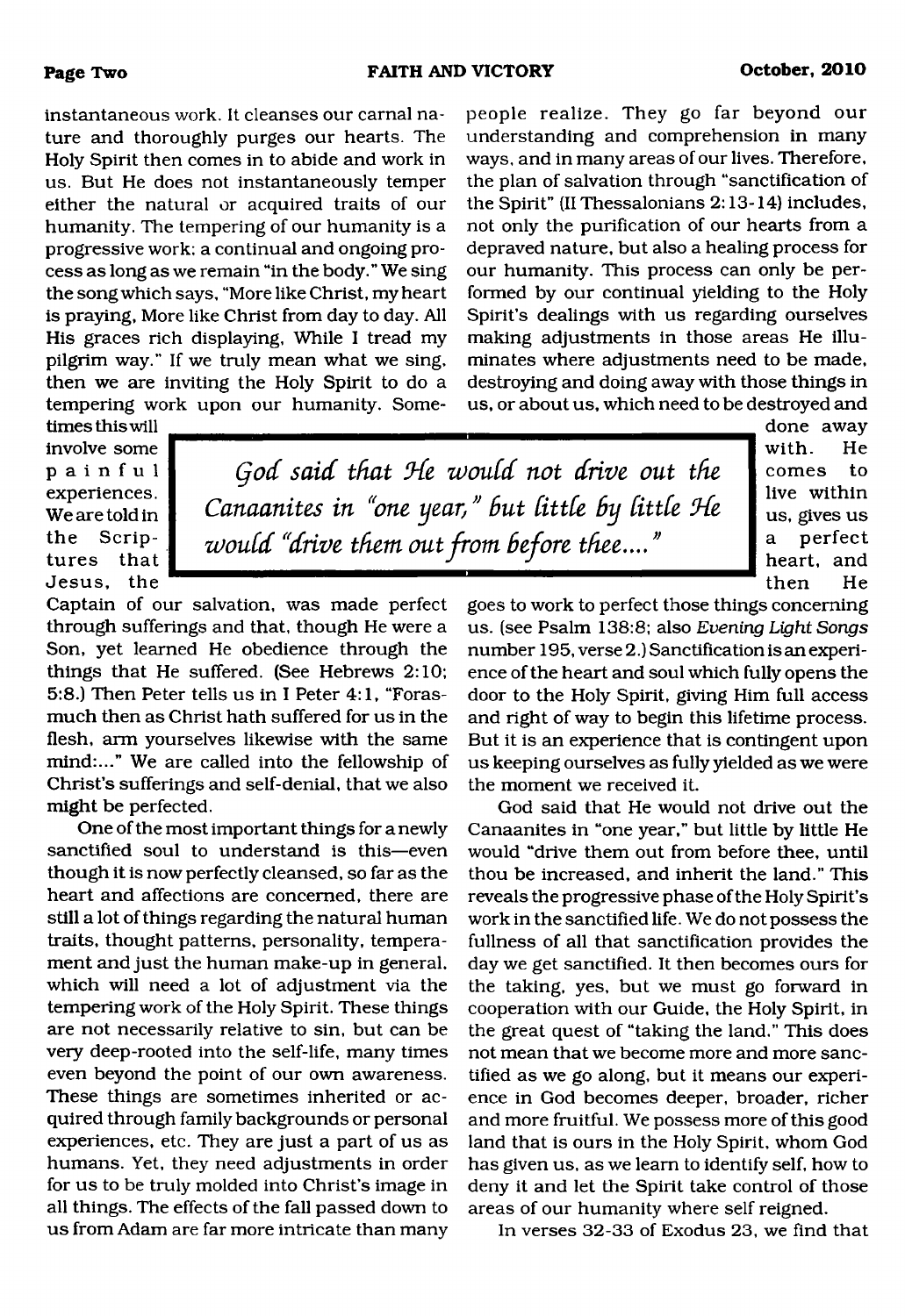the children of Israel were to "make no covenant" with the inhabitants of the land nor allow them to "dwell in thy land." Why? "Lest they make thee sin against me" or "be a snare unto thee." This is a very important thought. These inhabitants of the land represent traits, characteristics, etc., deeply rooted and perhaps hidden within the humanity of sanctified people. These are not sins, but are things that can become a "snare" and cause sin. These inhabitants of our land are our enemies. But how are we going to recognize them? God will send His hornets—those things that will sting "self." You can be sure that the hornets will bring self out

We received the baptism of the Holy Spirit by giving Him permission to take full control of all aspects of our lives—by making a consecration of ourselves and all that pertains to us, both now and in the future. But, if at some future time we fail to fully cooperate and allow Him the complete right-of-way concerning us for any reason, we can grieve Him out of our hearts and make ourselves vulnerable to "other spirits." We can grieve Him in various ways. It can be through unwillingness to submit our ideas and opinions when He leads us into areas where those ideas and opinions conflict with those of some of our brethren. It can be through unwill-

of its hiding place! As we identify self in those areas of our humanity where it may be hiding, we can

 $\mathcal{D}$ id you ever wonder how someone who you *knew fmdan eiqperience o f sanctification, and was livina victoriously fo r awnile, ended up backslidden or under some kind o f false spirit?*

pursue it, overcome it and bring our humanity into the moderation of the Holy Spirit. We must make no covenant with self-interest. We must not allow it to dwell in our land. When God sends His hornets and reveals to us those things deeply rooted within our humanity that are related to the self-life, then we must conquer them and drive them out. There may be many yet hiding within our human make-ups, personalities and temperaments that the hornets haven't brought out yet, but when they do, make no covenant with them, but destroy them. This is all a part of God's process of perfecting that which concemeth us and enabling us to fully inherit the land which is rightfully ours this Canaan of full salvation.

Did you ever wonder how someone who you knew had an experience of sanctification, and was living victoriously for awhile, ended up backslidden or under some kind of false spirit? Well, in many cases, this was how it happened. God's hornets brought some enemy relative to that individual's self-life out of its hiding place. But, instead of pursuing it, overcoming it, and slaying it, the individual made a covenant with it and permitted it to dwell in their land, that is, within his or her humanity. The result was, the soul was snared and ultimately fell back into sin.

our peers. It can be through the attitudes we take toward circumstances and people God allows to vex and try us along life's way. We could list many ways that sanctified people can grieve the Holy Spirit in various situations and circumstances they encounter along their lifelong journey to Heaven. And, if they grieve Him to a certain point (that point is only known to God), He will withdraw and leave them, and other spirits will rush in to fill up the vacuum. And, many times, these spirits are not what most people would recognize as unclean or evil spirits, but they are religious spirits—spirits of a higher order, specially designed by satan to counterfeit the Holy Spirit Himself. These spirits move in then, and begin to act as Holy Spirit to the soul, leaving it blinded to its real unperfected, untempered and immoderate condition due to self not having been slain. The heart and soul are then defiled and no longer pure before the Lord, although they may yet be very pious, and even consider themselves more holy than others.

Let us remember that the hornet stings God sends our way in life are needful and are sent to help us locate our enemy—"self." When God's hornets locate him, let us slay him lest he become a snare unto us and cause us to sin.

(Reprinted by request from June 1999 *Faith and Victory.)*

ingness to surrender our position for fear of humiliation and the affect on our image in the minds of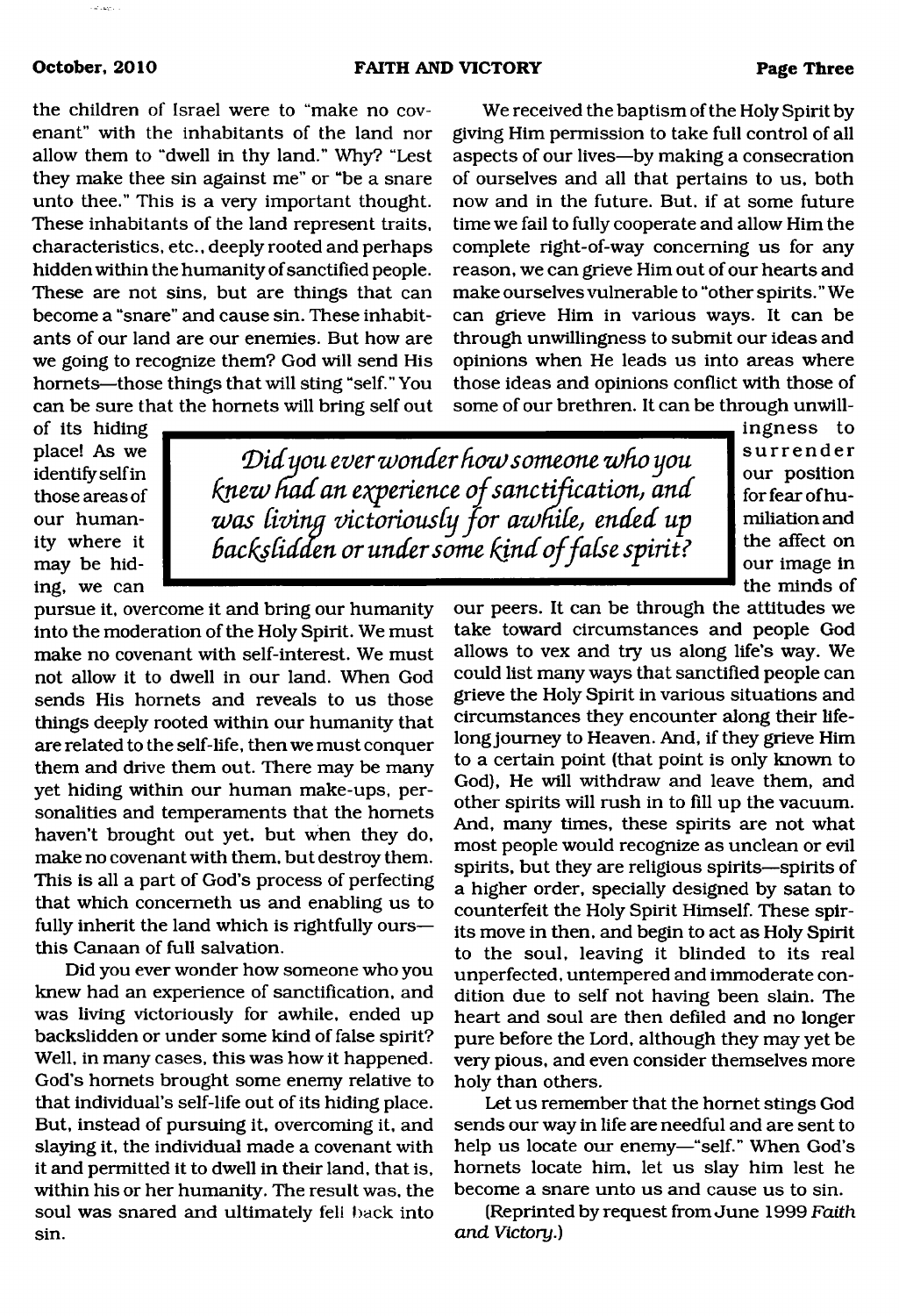### **FAITH AND VICTORY 12 PAGE HOLINESS MONTHLY** -------

This non-sectarian paper is edited and published in the interest of the universal CHURCH OF GOD each month (except August of each year, and we omit an issue that month to attend camp meetings), by Willie Murphey, and other consecrated workers at the FAITH PUBLISHING HOUSE, 4318 S. Division, Guthrie, OK 73044.

Notice to subscribers: When you move or change your address, please write us at once, giving your old and new address, and include your zip code number.

Dated copy for publication must be received by the 18th of the month prior to the month of issue.

#### **SUBSCRIPTION RATES**

Single copy, one year...................................................... \$5.00 Package of 5 papers to one address, one year ......... \$20.00 Larger quantities are figured at the same rate.

This publication teaches salvation from all sin, sanctification for believers, unity and oneness for which Jesus prayed as recorded in John 17:21, and manifested by the apostles and believers after Pentecost. By God's grace we teach, preach, and practice the gospel of the Lord Jesus Christ-the same gospel that Peter, John, and Paul preached, taught, and practiced, including divine healing for the body. James 5:14-15.

Its motto: Have faith in God. Its object: The glory of God and the salvation of men; the restoration and promulgation of the whole truth to the people in this "evening time" as it was in the morning Church of the first century; the unification of all true believers in one body by the love of God. Its standard: Separation from sin and entire devotion to the service and will of God. Its characteristics: No discipline but the Bible, no bond of union but the love of God, and no test of fellowship but the indwelling Spirit of Christ.

Through the Free Literature Fund thousands of gospel tracts are published and sent out free of charge as the Lord supplies. Cooperation of our readers is solicited, and will be appreciated in any way as the Bible and the Holy Spirit teach you to do or stir your heart. "Freely ye have received, freely give." Read Ex. 25:2; I Chron. 29:9; II Cor. 9:7; and Luke 6:38.

Freewill offerings sent in to the work will be thankfully received as from the Lord. Checks and money orders should be made payable to Faith Publishing House. All donations are tax deductible.

A separate Missionary Fund is maintained in order to relay missionary funds from our readers to the support of home and foreign missionaries and evangelists.

In order to comply with Oklahoma laws as a non-profit religious work, the Faith Publishing House is incorporated thereunder.

The *Faith and Victory* is published monthly, except August, for \$5.00 per year by:

**FAITH PUBLISHING HOUSE P. O. Box 518. 4318 S. Division. Guthrie. OK 73044 Office phone numbers: 405-282-1479, 800-767-1479; fax number: 405-282-6318. Internet address: <http://www.faithpublishing.com>**

**Postmaster: Send address changes to:** *Faith* **and** *Victory,* **P. O. Box 518, Guthrie, OK 73044.**

IJ

There is a story of a cer-  $\mathbf{\bar{\mathbf{x}}}$  tain woman who lived in a busy district of a large city. **Editorials**  $\frac{1}{2}$  One evening, after a busy day, she retired early and drifted off to sleep. The

noisy traffic that sped by her home did not rouse her. The telephone rang and she continued to sleep. Loud music thumped from the "boom box" of a passing motorist and she continued to rest. The chil-

dren raided the refrigerator and played noisily about the house and she was oblivious to their activities. Then, a remarkable thing happened from another room of the house came a small voice that called, "Mommy," immediately the woman jumped out of bed and rushed to the side of her three-year-old daughter.

This mother obviously had her ears tuned to the ciy of her little girl. Even in her sleep, her motherly love prompted a sense of duty toward her child. This selective sense of hearing might be difficult to explain in scientific terms but mothers are often gifted with this ability.

I Peter 3:12 gives this precious insight into the nature of our Heavenly Father, "For the eyes of the Lord are over the righteous, and his ears are open unto their prayers:..." We should be encouraged to make our petitions known to the Lord for He does hear the cry of His children. This knowledge should inspire faith in God for His love is even greater than that of a faithful mother. Notice this passage of Scripture in Isaiah 49:15-16, "Can a woman forget her sucking child, that she should not have compassion on the son of her womb? yea, they may forget, yet will I not forget thee. Behold, I have graven thee upon the palms of my hands: thy walls are continually before me." Even the great love that is in the heart of a mother for her child does not exceed the love God has for His own. Jesus told of how His Father even sees the sparrow that falls to the ground and He said, ".. .Ye are of more value than many sparrows."

It has been said that black bears are normally not aggressive toward people when they chance to meet in a remote area. They generally are easily scared away. However, they say that if the bear has cubs, then one should be cautious to see that they don't get between the mother bear and her cubs. For then the bear can become aggressive and attack people to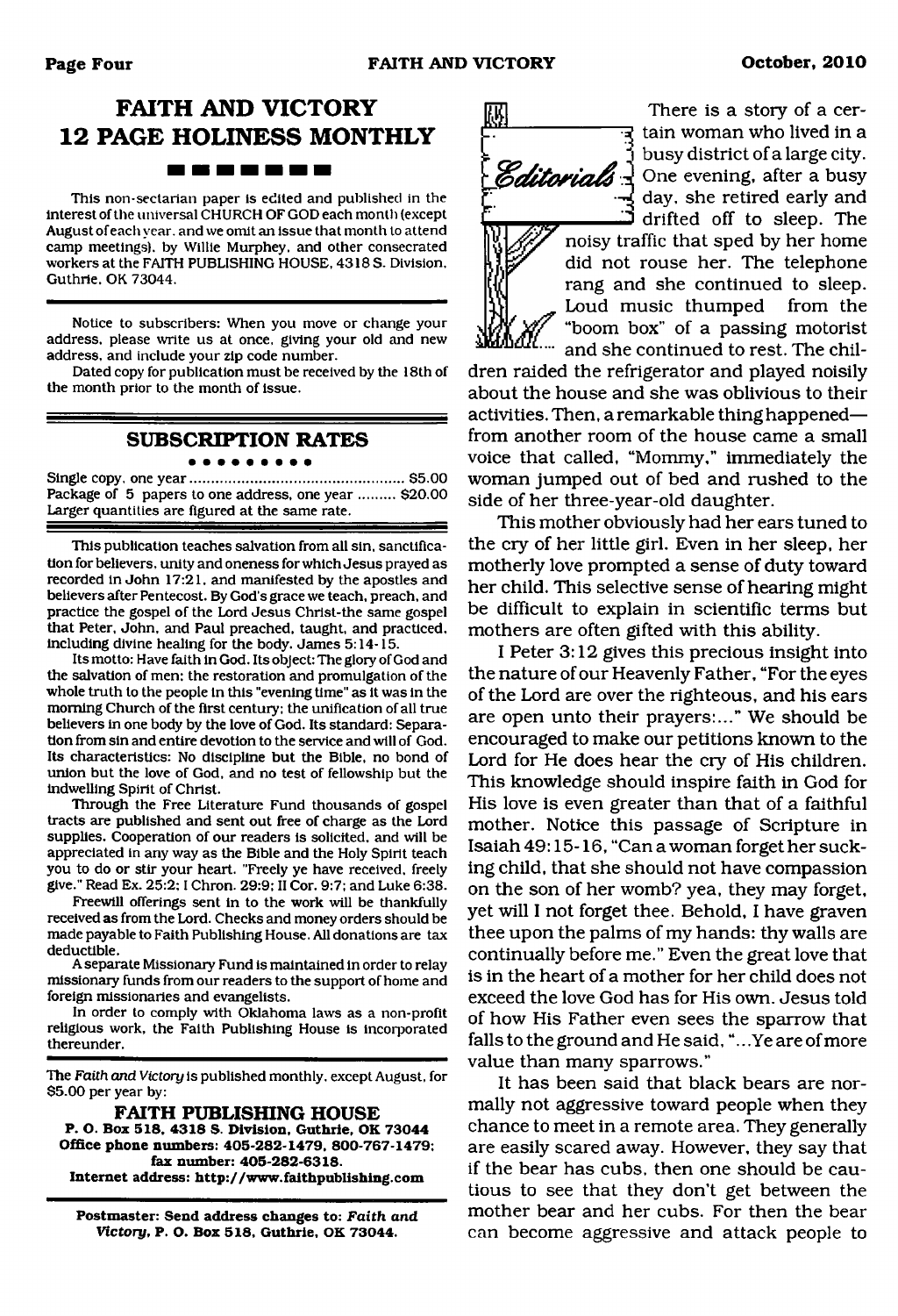protect her cubs. Jesus said if someone were to offend one of God's children it would be better for a millstone to be hung around their neck and they be cast into the sea. God said in Exodus 22:22-23, "Ye shall not afflict any widow, or fatherless child. If thou afflict them in any wise, and they cry at all unto me, I will surely hear their cry;" Whoever would willfully injure the people of the Lord are placing themseves in a serious position before Him.

Psalms 102:17 makes this statement about the Lord, "He will regard the prayer of the destitute, and not despise their prayer." One can be sure that the Lord hears His children's prayers. He is not like the idol gods of the heathens that have eyes and ears that cannot see or hear. He is the Living God, and He is awake and vigilant.

There is a report of a family that had a young child that was recovering from an illness and the mother desired an egg to feed her daughter to help her gain strength. However their finances were extremely tight because her husband had been temporarily laid off from work and they could not afford the eggs for their daughter. The mother was discussing their tight situation with a friend and the friend suggested she pray for the Lord to provide an egg. The mother had never really considered asking the Lord for an egg. So she knelt on her knees and prayed for the Lord to give her an egg for her daughter each morning for breakfast.

Later that morning the mother heard a noise coming from the hedge in front of their house. There among the branches sat a fat red hen she had never seen before. In a few moments the hen hopped up and was gone down the road, but there on the ground was the egg she had prayed for. In amazement the mother collected the egg and gave thanks to God for answering her prayer.

The next morning she was startled to hear cackling coming from the hedge again. She went out to investigate the noise and sure enough the red hen had come again and laid another egg. This routine was repeated every morning for over a week. Each morning her daughter had a fresh egg for breakfast. The daughter's health improved, the weather warmed up and the husband was able to go back to work.

The following morning the mother waited and watched out the window for the hen, but the hen never returned.

Many people today have an apathetic, passive attitude toward God, but let no one think for a moment that God is filled with that kind of apathy toward His people—for those who think that are greatly mistaken. He has a burning love for the righteous person and His ears are open to their cry and their prayers.

There is no place on this earth or in the heavens above the earth that man can isolate himself from the Lord. Therefore let the child of God rejoice and let the sinner be fearful. Jonah foolishly tried to run from God, but he was glad the Lord heard his prayer of repentance from the depths of the sea. While the Lord is not obligated to respond to a sinner's prayer, sometimes He does answer their prayers in an effort to draw them to Himself. He would like for them to pray a sincere prayer of repentance and come into true fellowship with Him.

There are other things the Lord hears besides our prayers. He hears the things we say to one another. He hears the things we say about Him. Malachi 3:16 says, "Then they that feared the LORD spake often one to another: and the LORD hearkened, and heard it, and a book of remembrance was written before him for them that feared the LORD...." The Lord goes on to say, "...they shall be mine.. .when I make up my jewels...." What a wonderful reward for speaking about our awesome Heavenly Father.

There are other people who do not speak so kindly about the Lord. So it was with a man who was working in the baggage room of a large railroad station. In the course of his work he dropped a heavy parcel on his foot and let loose with a string of profanity. A little girl who was standing in the doorway of the room called to him and said, "Please, mister, don't talk that way. Don't you know that God hears you?" The words of the child gripped the heart of the man and convicted him of his sinfulness. Throughout the balance of the day, and through the night, her question plagued him. "Don't you know that God hears you?"

Again and again these words rang in his ears. It was the turning point in his life. Within a few days this man cried out to God for mercy and in faith was converted. The words of a little child had pierced his hard heart, convicting him of his need of salvation which he had heard about all his life but had never heeded until this time.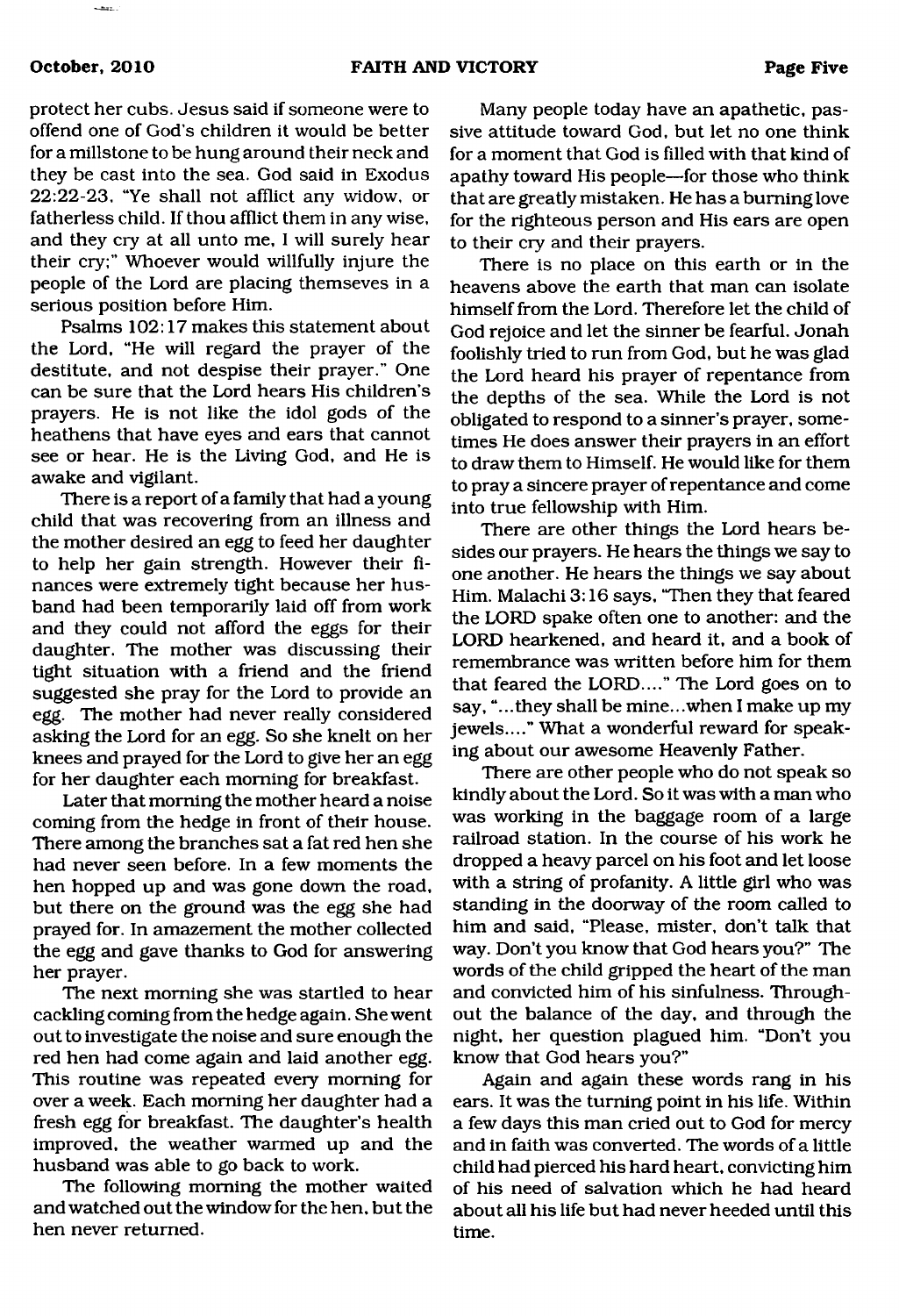There may be times that a Christian prays earnestly for some need and it seems that no answer is forthcoming. It is in those times that one must submit to the will of the Lord and trust His wisdom in the matter. He will not forsake His children so He obviously has another plan in mind that is superior to the petition we are requesting. It becomes an opportunity for one to seek for and find special grace to endure and learn to exercise faith and patience, which will cause one's character to be considered more precious than gold. "Behold, we count them happy which endure. Ye have heard of the patience of Job, and have seen the end of the Lord; that the Lord is very pitiful, and of tender mercy." James 5:11.

"Because he hath inclined his ear unto me, therefore will I call upon him as long as I live." Psalm 116:2. When we survey the past, we see many gracious answers to our calls for Divine assistance. These blessings from the heart of a loving God encourage us to continually call on Him. Jesus instructs us to "Ask and it shall be given you...." Let us ever live close to the Lord so that He will be pleased to answer our earnest prayers. —Bro. Willie E. Murphey



LA—I desire prayer and would like to be placed on your standing prayer list. I am suffering from arthritis and other needs. Thank you. —Sis. Guy Domin

SC—Please pray for a brother in our congregation, Bro. Syer McElhaney, he has serious physical needs. — Sis. Cheryl Smith

OK—Sis. Sharon Quave is in great need of prayer. She is very weak and at times suffers greatly with various symptoms of her illness.

OK—Sis. Imogene Taylor is severely afflicted with cancer. She has a bright testimony and the Lord comes to her rescue when the pain becomes intense. Continue to remember her in prayer.

## **Standing Prayer Requests**

Sis. Merline Allen Sis. Gladys Cashio Sis. Helen Carson Sis. Genevieve Carver Sis. Elizabeth Corteway Sis. Waneta Creel Bro. Terry Dawson Sr. Sis. Guy Domin Sis. Patsy Doolittle Sis. Dorall Forbes Bro. Troy Gentry Jaden Howard Sis. Patsy Jordon Sis. Eamestine Jordon Sis. Karoline Kessler Bro. Mark and Sis. Darlene Knight Sis. Virginia Myers Sis. Elsie M. Offerman Sis. Melba Powell Sis. Sharon Quave Bro. Vernon Robinson Sis. Ruth Shehee Sis. Cheryl Smith Bro. Michael Smith Bro. Edward and Sis. Gloria Taylor Sis. Imogene Taylor The Mitch Taylor family Sis. Norma Tiller Bro. Delmar Wilkins Bro. Curtis Williams 

#### **HOLLY HILL, SC, MEETING REPORT**

Dear Bro. Willie and Saints: It is with grateful hearts that we send in a testimony of thanksgiving for the wonderful revival meeting God gave us at Holly Hill, SC. Bro. Leslie and Sis. Sylvia Busbee expressed a burden to come and be with us, and we truly appreciate the way God met with us in every service. There was a sweet spirit throughout the meeting, and our souls were refreshed and revived to continue on this Christian journey. How gracious it is of the precious Spirit of God to condescend and meet with His children who are waiting in anticipation of something special from Him! He never fails to feed a hungry soul. We thank the Lord for the meeting He gave us, and we desire the prayers of the Saints for our continued faithfulness to God here in Holly Hill.

In the love of Jesus Christ,

—Bro. Kevin and Sis. Cheryl Smith and the Holly Hill, SC Congregation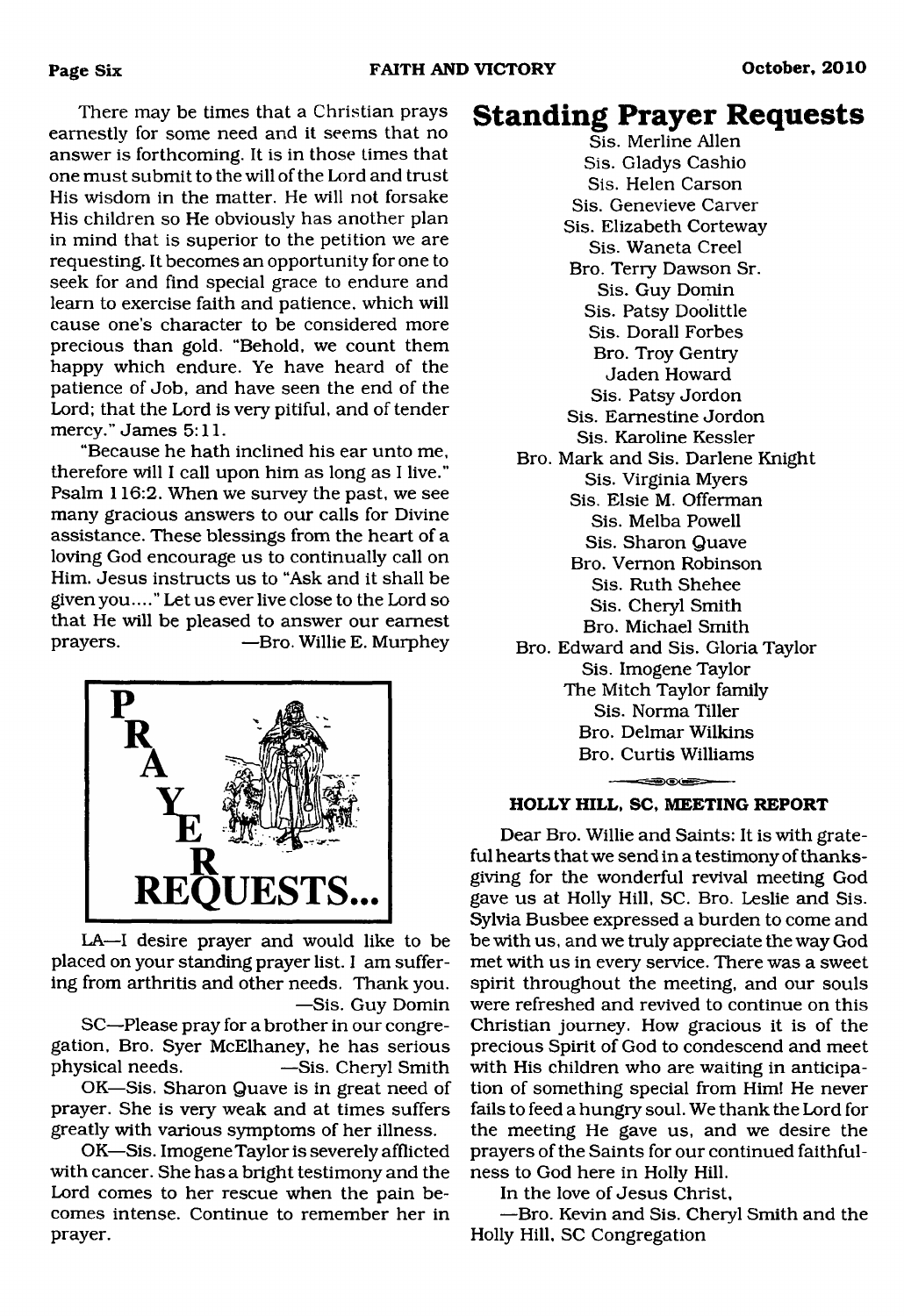### **MEETING DATES**

**Guthrie, OK (Revival)**—Nov. 3-7 Loranger, LA (Assembly Meeting)—Nov. 24-28 **Oklahoma State (Guthrie)**—Dec. 25-Jan. 2 **California State (Pacoima)**—Dec. 26-Jan. 2 المستعمل فالحناء

#### **MEETING NOTICES**

#### **LORANGER, LA, ASSEMBLY MEETING**

Lord willing, the Loranger, Louisiana Assembly Meeting will begin Wednesday evening, November 24, with morning and evening services daily through Sunday, November 28. If you can join us, come praying for a blessing.

There are separate dormitories for the brothers and sisters. Electrical and water hook ups are available for those with campers. Meals are provided and expenses met by freewill offerings.

From Loranger, go two miles south and about three and one-half miles east on Hwy. 40.

For those traveling 1-55, the grounds are about 10 miles east of the Tickfaw exit. (At the exit, take Hwy. 442 which runs into Hwy. 40.)

For more information, contact Bro. Carlos Doolittle at (985) 878-8122. The chapel phone is (985) 878-2788. Please do support this meeting with your prayers.

#### **OKLAHOMA STATE ASSEMBLY MEETING**

The Oklahoma State Assembly Meeting of the Church of God will be held at Guthrie, OK, Lord willing, the first service will be Saturday evening, December 25, and the meeting will continue through January 2. A hearty welcome is extended to all to attend this annual gathering of God's people in the central area of the U.S. Daily worship services throughout the meeting will start at 10:30 a.m., 2:00 p.m., and 7:30 p.m. There will also be morning prayer services and youth services, the times of which will be announced at the meeting.

The campgrounds are located east off of Sooner Road on Lakeview Road, which is a little over four-tenths of a mile south of the intersection of South Division and Sooner Road. All who come will be cared for. The expenses of the meeting will be met by freewill offerings.

We especially urge the Saints in Oklahoma and the surrounding states to attend this meeting. Come praying with a burden for the unsaved and for all those who need help in soul and body. Please send all contributions for the coming State Assembly Meeting directly to the State Treasurer, Sis. Brenda Wilkins. 807 W Lake Rd, Guthrie, OK 73044.

To obtain further information about the meeting, contact Bro. Philip Gellenbeck (405) 282-2999.

#### **CALIFORNIA STATE ASSEMBLY MEETING**

The annual California State Assembly Meeting will be held. Lord willing, from December 26,  $2010$  through January  $2, 2011$ . The first service will be Sunday morning with Sunday school at 9:30 a.m. There will be three services daily throughout the remainder of the meeting at 10:30 a.m., 2:30 p.m. and 7:30 p.m.

The campground is located at 12312 Osborne PL, Pacoima, CA 91331. All are welcome and encouraged to attend. Your presence and prayerful support will add much to the success of the meeting. Three meals are provided daily as well as accommodations for those needing them. Expenses are met by freewill offerings.

For more information you may contact: Sunset Guest Home (818) 899-2022; Bro. Paul Phillips (661) 251-6956 or Bro. Herbert Clay (818) 897-1396. The chapel phone number is: (818) 899-9021.



KS—Dear Saints: Just a note to say God is good all of the time! Here it is, Fall, and the heat is gradually going away with cool weather settling in. Thank God for the changing seasons.

The Lord blessed in our meeting (Wichita, KS) with eight ministers attending at one time or the other. There was some altar work and rejoicing by encouraged Saints. We are sure these are the last days and we sure want to stay ready for Christ's return. Praise God!

Christian love, —Sis. Shirley Knight \_ \_ \_ \_ \_ \_ \_

WA—Dear Sir: I'm a man who has been convicted of three second degree murders with a good-time release date of 2047, when I'll be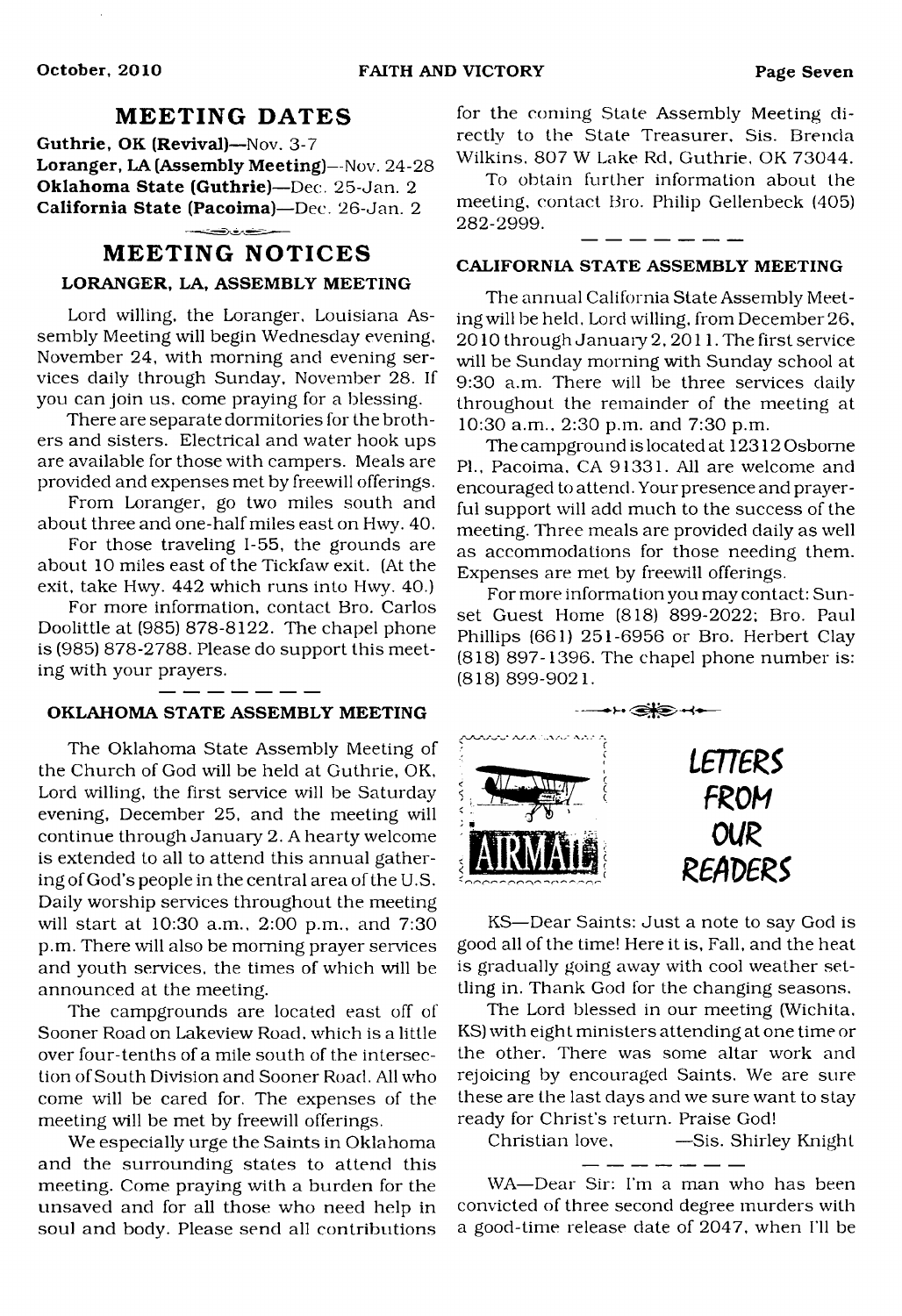101 years old. In 1976 I was recaptured off an escape I did in 1975. After being put back in prison and given more time, I began looking at myself and thinking what a mess I had made of my life. So I started looking for answers in the Bible, prayer and going to chapel. I was captivated with Jesus and the sacrifice He made by leaving Heaven where He had it made and coming to this sin-cursed earth to be born in a barn; to live a life of an itinerant preacher. Never owning a home and having no certain dwelling, never having a wife or children. Praying at times alone all night and teaching men the true way to live their life acceptably with God. He was lied about, beaten and crucified like a common criminal. One day while listening to this story, the Gospel melted my heart and I put my faith in Jesus and received the forgiveness of my sins. And like that old hymn says, "The burden of my heart rolled away." I actually felt the heavy load of sin roll off my back, and I knew that I knew that I had found what I had sought for in drugs, booze, sex, rock & roll music and the criminal life style—deliverance and peace that passes all understanding. I walked out the door of the prison chapel and looked up at the sky, it was bluer than I had ever thought. I knew something had happened and I would never be the same. I made a vow to God that day that for what He had done for me I would do anything He asked.

One of the things He began dealing with me on was un-confessed sin. You see, although I was charged only with a property crime when recaptured from off that escape, (an escape that lasted a whole year,) there were three killings I'd done which began to plague my conscience. In one sense, I could claim at least two of them were justifiable. I eventually decided to confess all three to a detective who I wrote a letter. He came to the prison and took me back to court to stand trial. I wanted to show people the power of God to change lives, but many times I broke down during the ordeal of three murder trials in three separate cities. On Good Friday, 1977, I was convicted of the first killing and was led away to begin serving one of three "20 year to life" sentences.

The parole board gave me a flat 100 years with a good time release date of 2045. Since then they've added two years for setting a fire. When I got back to prison, most of my friends left me saying they couldn't trust me anymore, since I snitched on myself I might snitch on them. Men came up to me and asked me why I confessed when I didn't have to? I told them

because I believe God wanted me to. One man laughed and said he had done things in his past that he would never tell about. I still believe confessing is right in order to have a pure conscience, which the Bible speaks about.

That was nearly 30 years ago and I'm now 60 years old. Some might say I don't have much to show for my life, no wife, no children, all my family have died. But my pastor told me no one stays in this world forever. If you are a Christian you know this world is not your home. We're just waiting for our promotion to glory. It will all be worth it then to see Jesus and all those stripes on His back and the Apostle Paul. And we'll be so happy to rejoice with joy unspeakable. Some folks say that Heaven is a myth. Don't you believe it. There is a great reward for anyone that serves God. I'm just happy that I could do my small part to advance the Kingdom of God. Jesus said in Mark 10:29-30, "...There is no man that hath left house, or brethren, or sisters, or father, or mother, or wife, or children, or lands, for my sake, and the gospel's, But he shall receive an hundredfold now in this time, houses, and brethren, and sisters, and mothers, and children, and lands, with persecutions; and in the world to come eternal life." Amen, all of that and eternal life too! You just can't beat the fulfilling life of a Christian—the healing of the mind and soul. And just to make it to Heaven and see all the Saints, it will all be worth it then.

Sometimes when I'm feeling down and start feeling sorry for myself, I just think how Jesus suffered, and then I realize, I'm not suffering so much. I cried because I had no shoes until I saw a man who had no feet. I guess if I had a hymnal, I'd turn to "Onward Christian Soldier." That is a song they sing in churches. But God is still inspiring me today just like He did when I first got saved. He will never lose His power because He is King of kings and Lord of lords. Many of the disciples went back to fishing after Jesus was killed but when He was risen they became fishers of men. Hallelujah. —Phillip B. Hausken

CA—Dear Fellow Saints and Workers: Sincere blessings are wished for you in Jesus' name. My husband, Archie Sherman, is improving daily and greatly pleased of the Lord. We still solicit your prayers for his full recovery from the heart attack, due to his long standing congestive heart failure condition.

Much love and prayers to you all in the Lord. —Sis. Norma H Sherman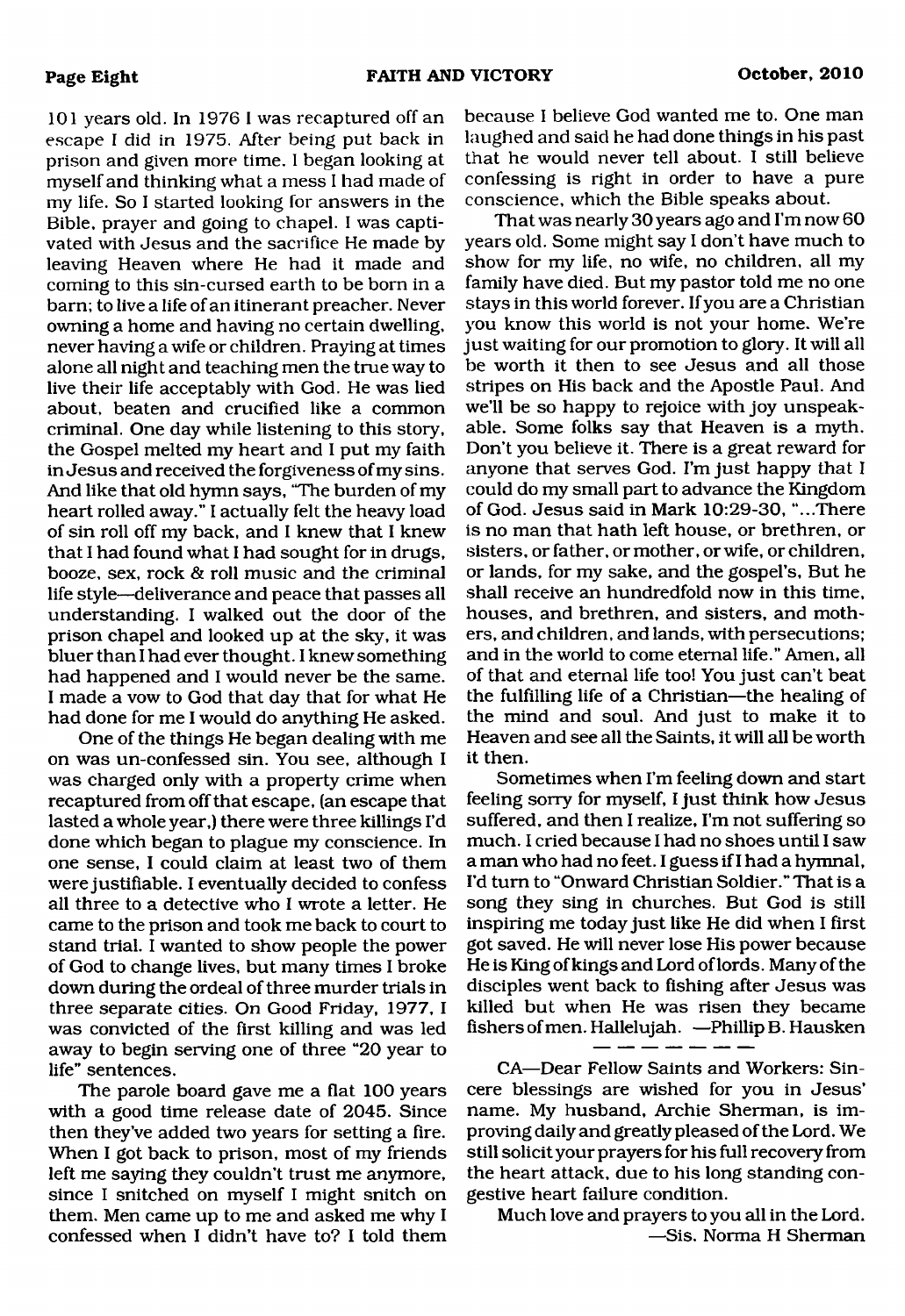# *Where Is The Blessing***?**

#### **By Bro. Leslie Busbee—July 1958**

Blessed are the pure in heart, for they shall see God." Matthew 5:8. The object of this article is to help the people of God to be drawn closer to Him and be more able to receive the manifold blessings that He desires to give. If you are one who is wondering where the blessings are, please read and give this careful consideration and prayer. As the Scripture tells us, it takes a person who has a pure heart to be able to discern the spiritual blessings of God. I Corinthians 2:14 says, "But the natural man receiveth not the things of the Spirit of God for they are foolishness unto him: neither can he know them, because they are spiritually discerned." In Acts 15:9 as Peter was speaking, he said, "And put no difference between us and them, purifying their hearts by faith." Again in I Peter 1:22 he said, "Seeing ye have purified your souls in obeying the truth through the Spirit unto unfeigned love of the brethren, see that ye love one another with a pure heart fervently." The Word of God, when accepted and put into practice by *any* person, will purify his heart and life through the workings of the Spirit of God. In Hebrews 12:14 it says, "Follow peace with all men, and HOLINESS, without which no man shall see the Lord." To be holy is to be pure.

In the beginning, after God had seen all things that He had made, said, "Behold it was very good." Genesis 1:31. Everything that your eyes can behold, naturally, is pure and good. The trees, rivers, lakes, streams, animals, mountains, grass, and everything that God made (which was all things, John 1:3) is good and pure. God's very plan for the human race in every way was good. But something happened to man when he disobeyed God that caused a separation to exist between himself and God. He was driven from the Garden and the fellowship with God, with the sentence of death upon him. And this death "...passed upon all men, for all have sinned." Romans 5:12. But when Jesus came He made a way that man could be brought back into that state of holiness that he had once enjoyed, praise the Lord! We can be passed from death unto life and enjoy the blessings of the Lord. Titus 1:15: "Unto the pure ALL THINGS ARE PURE, but unto them that are defiled and unbelieving is nothing pure; but even their

mind and conscience is defiled." So we see that all things are pure and in these things we have found many, many blessings to our souls.

When you are driving down the road, where is your mind? Is it on your troubles, or is it on the Lord? Just notice the beauties of nature. You might think that the country in which you live is not pretty, but you take a closer look. Look at it with a pure heart. You may see a tree. Think about that tree and how it lives and grows; meditate and apply it spiritually and you will be surprised, maybe, at the blessing the Lord will pour out upon you. "Keep your eyes on the road," they say. That is right, but have you ever tried to get a blessing from it? Think of the road that Jesus walked and the example He left us, then think of the road that He left us to trod and how that if you will keep on it you will reach your destination, Heaven. A group of cows are straying a little close to the road and you have to slow down in order not to hit them. Is that such a trial that you frown and think they ought not to be there? Or do you look for the blessing? There is one there. Look for it. On a hot summer day you are delayed on your trip by having a flat tire. Such a trying time you may have in getting it fixed may turn you to leaping and shouting if you will look for the blessing. It is there, my friend. When you are at your daily work and something trying happens, like a cow kicking over the bucket or a dirty dog jumps up on you, knocking you down or you take a hard knock in the head by running into something or your tractor runs out of gas or many other hard trials we meet up with, do you worry and fret about it or do you look for the blessing? I want you to try it. Be sure you love the Lord and have a pure heart and then begin to look for the blessing, because it is surely there.

One strain of a song that we sing says that He will turn what seems to harm us into everlasting joy. I read a story one time about a horse that fell to the bottom of a well. The men didn't know how to get him out so they decided to bury him in the well. They began to shovel the dirt in on the horse and every time they put some dirt in, the horse would trample it down and they kept on until they had the well full of dirt and the horse just stepped out and went free. The very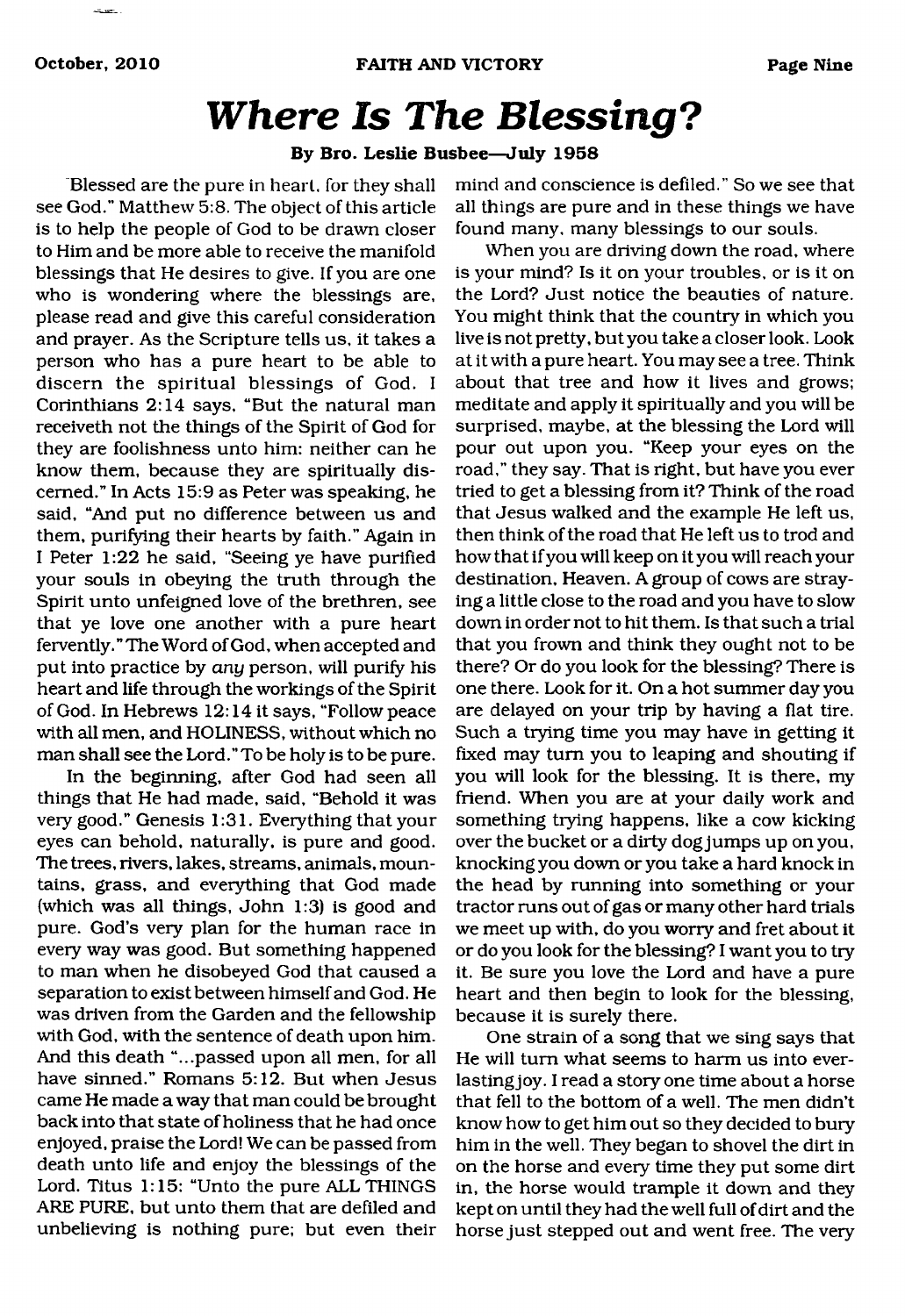thing that was meant to kill the horse saved him. These trials that we hear so much about would be more joyous to us if we would look for the blessings that are surely there. I could tell many blessings in which the Lord blessed me in that way. But one in particular stands out in my heart.

In West Virginia last summer, I happened to be driving Bro. Darius Gibson's car and we stopped at a station for gas. We told how much we wanted and while they were filling with gas, the man came around and I, thinking that we had all the gas we wanted, gave him the money, started the car and left. The attendant had to quickly jerk the gasoline spout out of the tank to prevent damage being done, and we went away with just part of the gasoline we were entitled to have. When I realized what I had done, it made me feel bad for a while, until we began to look for the blessing. The Lord brought a Scripture to Uncle Darius in Jeremiah 23:21. "I have not sent these prophets, yet they ran: I have not spoken to them, yet they prophesied." The blessed lesson we received helped us to realize that God wants us to wait on Him, then after we are prepared and have all God has for us, then we can go. We will lose everytime we get ahead of the Lord. That was a blessing to me, but I realize now that the secret in receiving a blessing from God is to have a pure heart and keep in the center of God's will.

Do you know that one of the best ways to get a letter is to write one yourself? So it is with blessings. If you want a blessing, just bless the Lord yourself and be a blessing to someone else. When we all get to the place more fully and stay there, then the blessings will roll. I Peter 3:8-9 says, "Finally, *be ye* all of one mind, having compassion one of another, love as brethren, *be* pitiful, *be* courteous: Not rendering evil for evil, or railing for railing: but contrariwise blessing; knowing that ye are thereunto called, that ye should inherit a blessing." Follow the instructions in God's Word and I am sure that we can never cease to tell of His manifold blessings

(Reprinted from July 1958 *Faith and Victory.)*



<span id="page-9-0"></span>**SEEK THE LORD**

#### **By Sis. Gladys Cashio**

"...He that cometh to God must believe that he is, and *that* he is a rewarder of them that diligently seek him." Hebrews 11:6. 'Trust in the LORD with all thine heart; and lean not unto thine own understanding. In all thy ways acknowledge him, and he shall direct thy paths." Proverbs 3:5-6. "Seek ye the LORD while he may be found, call ye upon him while he is near: Let the wicked forsake his way, and the unrighteous man his thoughts: and let him return unto the LORD, and he will have mercy upon him; and to our God, for he will abundantly pardon." Isaiah 55:6-7. "Depart from evil, and do good; seek peace, and pursue it." Psalms 34:14.

"Come now, and let us reason together, saith the LORD: though your sins be as scarlet, they shall be as white as snow; though they be red like crimson, they shall be as wool. If ye be willing and obedient, ye shall eat the good of the land:" Isaiah 1:18-19. "The LORD is nigh unto them that are of a broken heart; and saveth such as be of a contrite spirit." Psalms 34:18. "For thou desirest not sacrifice; else would I give *it:* thou delightest not in burnt offering. The sacrifices of God *are* a broken spirit: a broken and a contrite heart, O God, thou wilt not despise." Psalms 51:16-17. "Come unto me, all *ye* that labour and are heavy laden, and I will give you rest. Take my yoke upon you, and learn of me; for I am meek and lowly in heart: and ye shall find rest unto your souls. For my yoke *is* easy, and my burden is light." Matthew 11:28- 30.

Yes, come dear sinner friend, come with all your heart if you will know the deep riches of full and free salvation. Come confessing and forsaking all and surrendering all to God, let Him have His way in your heart and life. He will lead you into a path of perfect rest to your soul and give you joy the world can never give. His power can make you clean, His plan is perfect. His will is to save you. He stands with out-stretched hands, waiting to receive you, His love never fails. If you are not convicted of your sins, it could be that you have justified yourself in them too long. If you have not been bom again, you are still in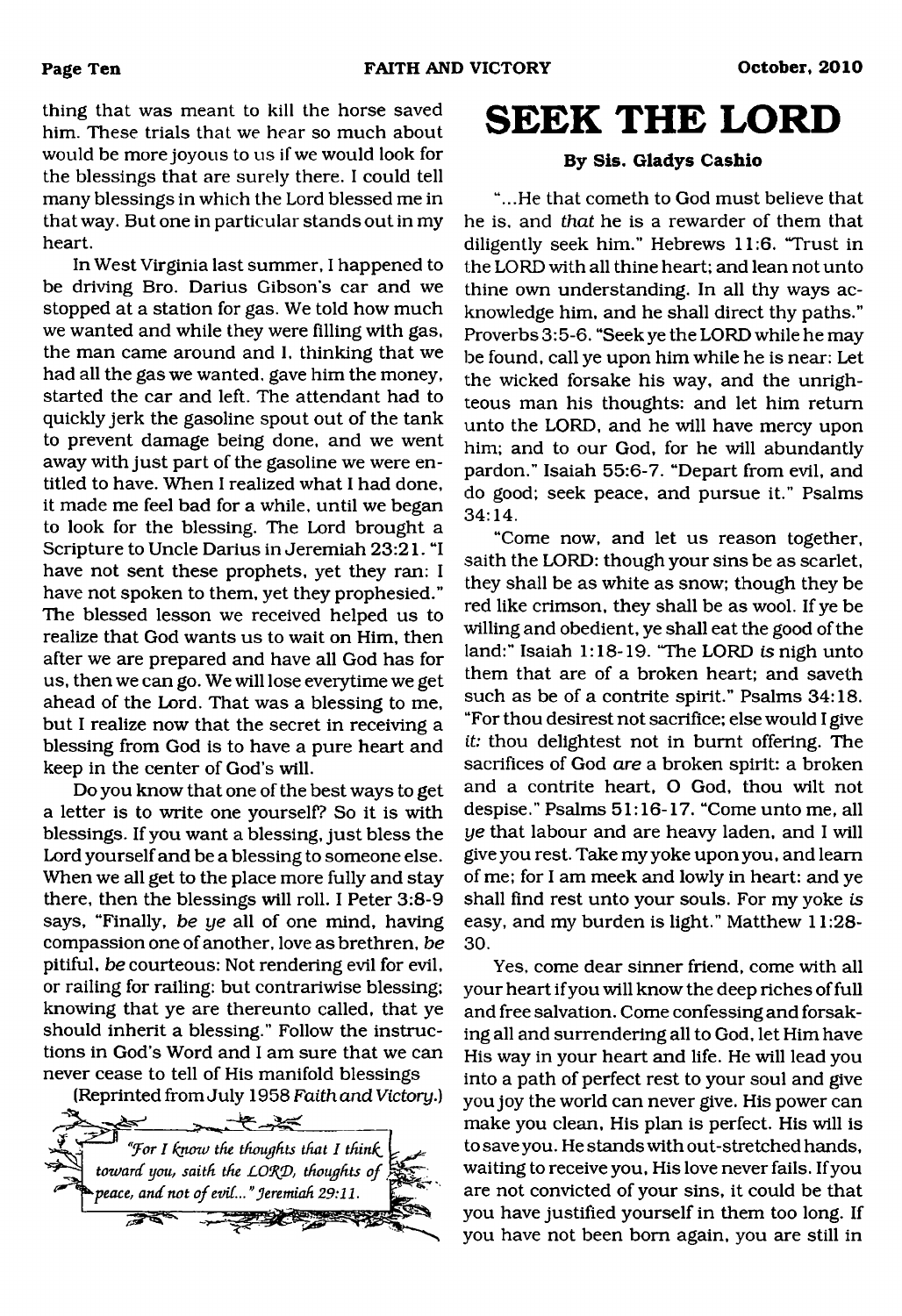your sins and Jesus says that if you "...die in your sins: whither I go, ye cannot come." John 8:21.

If you know you are not saved, this is enough to awaken you. God's spirit will not always strive with man. Do pray now for an awakening, beg God to send conviction on your soul. Jesus loves you and stands ready to forgive when you come to Him with all your heart. It has been said, "It doesn't take a seeking soul and a seeking Savior long to get together."

To repent for your sins means to regret that you have sinned and to be sorry enough for all the wrong you have done that you are sick of it and won't ever do it again. You want salvation more than you want anything else in all this world. You are willing to go all the way with God at any cost. It cost me much, but I paid the price and have been enjoying greater riches ever since. The Lord doesn't require us to give up anything that is good for our soul. He can look ahead and He knows what it will take to get us to Heaven. I pray often, "Lord, send the things my way that it will take to get me to Heaven." Salvation is the sweetest thing this side of Heaven and, praise our God, it will take us to Heaven. But we must give up all of self, and be filled with the fullness of Christ.

The way is plain—Christ is the door and He will always be your guide to lead you on. He, in his love and wisdom, will enrich you for Heaven. Let Him have His way in your heart. Please don't draw back no matter what He requires you to do—it is by going all the way that you are saved. Don't stop at anything short of a "know-so" salvation. "You can know this day that your sins are gone, If you'll come to Christ and forsake the wrong."

Give up all the sinful things of the world, selfishness, habits, lust, foolishness, and everything as God reveals it to your heart.

Seek the Lord to be your guide while you are young in life. Ask Him to guide you in each choice in life, that you will not make a mistake in your decisions. He knows what lies ahead, follow Him closely. There is a precious, still, small voice that will speak to you saying, "this is the way, walk ye in it." If you will keep tender and follow softly, this voice will be ever present to guide you all the way. But if you fail to obey it a few times, soon you will not hear it any more.

"Sweetly a voice is calling, open the door for me." Let Him in. He comes to abide in your heart and to fill it with His undying love. Let it be you in whom all the fullness of God dwells.

Don't stumble at other's mistakes, but go all the way with God. You set the example. This is an individual salvation. Let us set our face toward Heaven and press our way on—ever keeping Heaven in view.

"And thou, Solomon my son, know thou the God of thy father, and serve him with a perfect heart and with a willing mind: for the LORD searcheth all hearts, and understandeth all the imaginations of the thoughts: if thou seek him, he will be found of thee; but if thou forsake him, he will cast thee off for ever. Take heed now; for the LORD hath chosen thee to build an house for the sanctuary: be strong, and do *it* " I Chronicles 28:9-10.

(Reprinted by request of Sis. Gladys from *The Mission Trail July* 26, 1968.

|          | FAITH AND Order Blank VICTORY                                                                                                 |       |
|----------|-------------------------------------------------------------------------------------------------------------------------------|-------|
|          | \$5.00 PER YEAR (11 Issues)                                                                                                   |       |
|          | Mail this form to start or renew your own<br>subscription $-$ give a friend a gift $-$<br>or do both! It only takes a minute. |       |
|          | Your Name                                                                                                                     |       |
|          | Address _____________________                                                                                                 |       |
|          | City__________________________ State __________ Zip _______                                                                   |       |
|          |                                                                                                                               |       |
|          | Start or renew my<br>Faith and Victory subscription.                                                                          |       |
|          | Send a 1-year gift subscription<br>to the person named below:                                                                 |       |
| Gift to_ |                                                                                                                               |       |
|          | Address _________________                                                                                                     |       |
|          |                                                                                                                               |       |
|          | Mail Order Blank and remittance to:                                                                                           |       |
|          | <b>Jaith Publishing House</b>                                                                                                 |       |
|          | Р. О. Вох 518                                                                                                                 |       |
|          | Guthrie, OK 73044                                                                                                             | 10/10 |